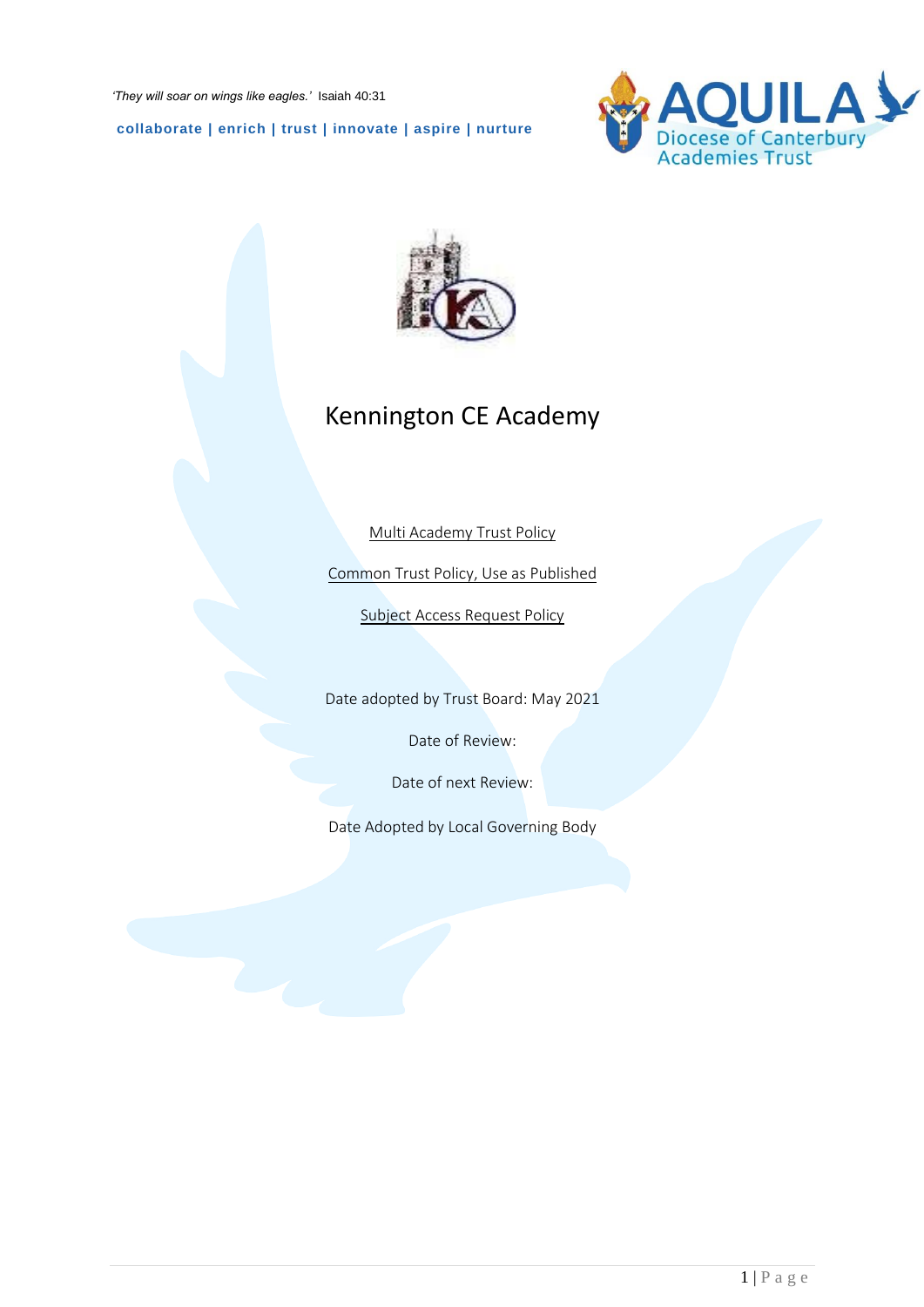## **Policy Statement**

- 1.1 The Data Protection Legislation is an important mechanism in achieving trust and confidence between the Academy, the Trust, their Data Processors and Data Subjects. It gives individuals rights of access to their personal records held by the Academy and the Trust. This policy explains how the Trust and each Academy aims to fulfil its obligations under the Act.
- 1.2 The Trust and each Academy will deal with each subject access request it receives in accordance with the provisions of this policy.

# 2. **Definitions**

- "The Trust" means Aquila, The Diocese of Canterbury Academies Trust
- 2.2 "Data" means Personal Data and Special Category Personal Data.
- 2.3 "Data Controller" is the person who or the organisation which determine the purposes for which, and the manner in which, any personal data is processed. They are responsible for establishing practices and policies in line with Data Protection Legislation.
- 2.4 "Data Subject" means all living individuals about whom the Academy holds Data. A Data Subject need not be a UK national or resident. All Data Subjects have legal rights in respect of their Data and the information that the Academy holds about them.
- 2.5 "Data Processor" means any person who or organisation which processes Data on behalf of the Data Controller including contractors, and suppliers and any third party whose work involves accessing or otherwise using Data held by the Academy. Data Processors have a duty to protect the information they process for and on behalf of the Academy by following this and other Academy information governance policies at all times.
- 2.6 "Data Protection Legislation" means the General Data Protection Regulation (GDPR) and the Data Protection Act 2018.
- 2.7 "Personal Data" means any information relating to an identified or identifiable natural person (a data subject); an identifiable natural person is one who can be identified, directly or indirectly, in particular by reference to an identifier such as a name, an identification number, location data, an online identifier or to one or more factors specific to the physical, physiological, genetic, mental, economic, cultural or social identity of that natural person
- 2.8 "Processing" means any activity that involves use of the data. It includes obtaining, recording or holding the data, or carrying out any operation or set of operations on the data such as collection, recording, organisation, structuring, storage, adaptation or alteration, retrieval, consultation, use, disclosure by transmission, dissemination or otherwise making available, alignment or combination, restriction, erasure or destruction. Processing also includes transferring personal data to third parties.
- 2.9 "Special Category Personal Data" means information about a person's racial or ethnic origin, political opinions, religious or philosophical beliefs, trade union membership, physical or mental health or condition or sexual life, or genetic or biometric data.
- 2.10 "Social Media" means websites and applications that enable users to create and share content or to participate in social networking including Facebook, LinkedIn,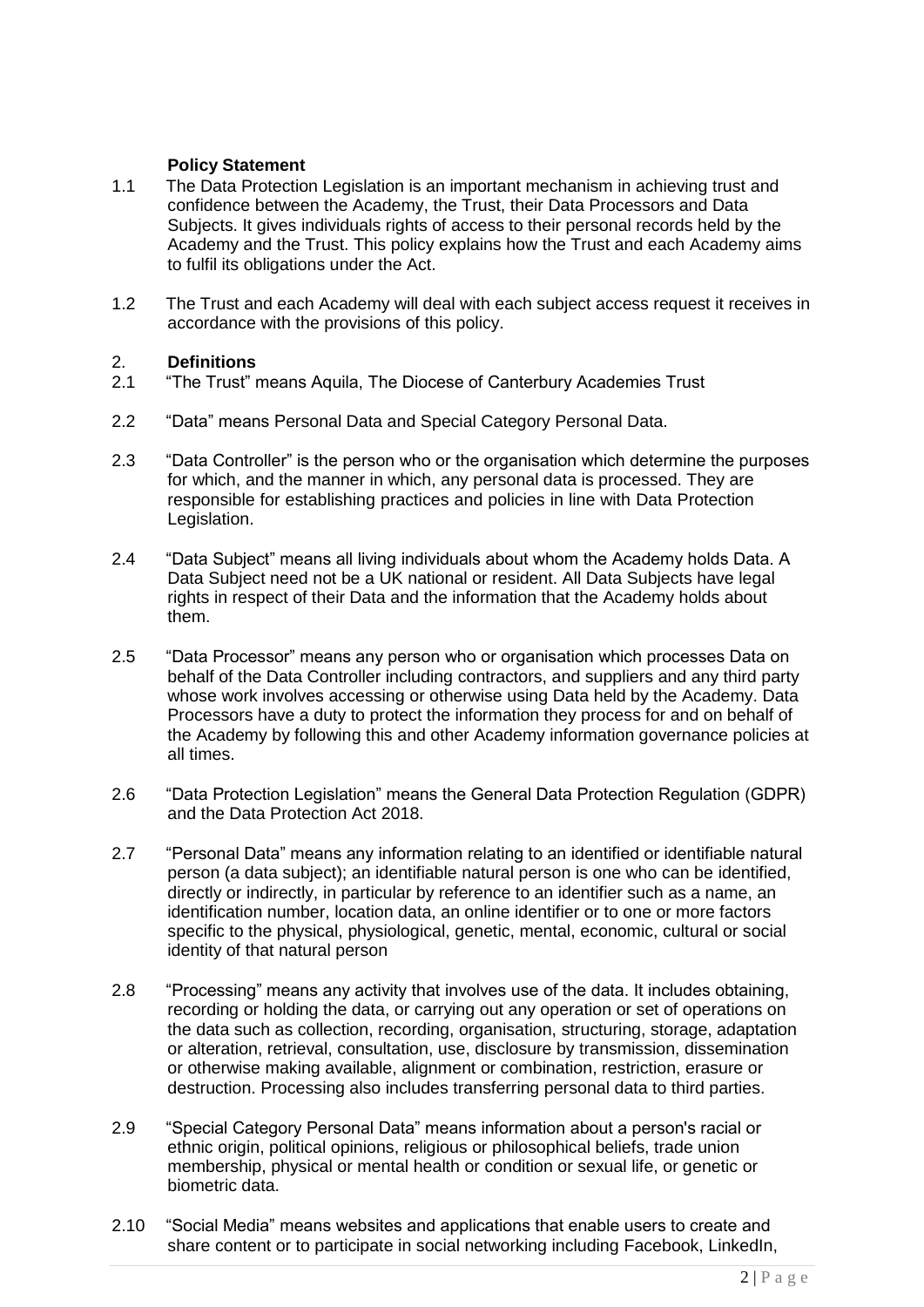Twitter, Google+, and all other social networking sites, internet postings and blogs. It applies to use of Social Media for Academy purposes as well as personal use that may affect the Academy in any way.

2.11 "Subject Access Request" ("SAR") means a request by an individual to the Trust or the Academy pursuant to Article 15 of the GDPR.

#### 3**. Legal Framework**

- 3.1 Article 15 of the GDPR provides an individual with a right to be informed on request whether or not Personal Data concerning them is being processed and if so to access to the Personal Data and the following information:
	- *3.1.1* the purposes of the Processing;
	- *3.1.2* the categories of Personal Data concerned;

*3.1.3* the recipients or categories of recipient to whom the personal data have been or will be disclosed, in particular recipients in third countries or international organisations;

*3.1.4* where possible, the envisaged period for which the personal data will be stored, or if not possible, the criteria used to determine that period;

*3.1.5* the existence of the right to request from the Data Controller rectification or erasure of Personal Data or restriction of Processing of Personal Data concerning the Data Subject or to object to such Processing;

*3.1.6* the right to lodge a complaint with the Information Commissioner's Office;

*3.1.7* where the Personal Data are not collected from the Data Subject, any available information as to the source; and

*3.1.8* the existence of any automated decision making, together with additional information about such Processing where this is taking place.

- 3.2 Data may be withheld pursuant to a SAR where disclosure may cause serious harm to the Data Subject or any other person. This exemption relates only to health, social care, and education Data.
- 3.3 The Trust or the Academy, as appropriate, is also exempt from disclosing third party Personal Data unless the third party has consented to their Personal Data being disclosed or it is reasonable in all the circumstances for the third party's Personal Data to be disclosed without their consent.

# 4. **Making a SAR to the Trust and the Academy**

- 4.1 The Trust and the Academy request that any SARs are made in writing. This will enable the Trust and/or the Academy to properly understand the nature and extent of a SAR and to provide an appropriate and sufficient response. The Trust and the Academy consider 'in writing' to include communications by post, fax, and email and on Social Media sites to which the Trust and the Academy subscribe.
- 4.2 SARs should be sent to the contact details in Appendix 1.
- 4.3 SARs made via Social Media will be responded to by post unless the Requester indicates that they would prefer to receive the response by email.

# 5. **Confirming the identity of the Requester**

- 5.1 In order to minimise the risk of accidentally sending the Personal Data of an individual to a third party and to avoid data breaches, where the Trust or the Academy receives a SAR and it is not satisfied as to the identity of the Requester, it will take the steps set out at 5.2 below to satisfy itself as to the identity of the Requester.
- 5.2 When responding to requests we may ask the individual to provide 2 forms of identification and we may contact the individual via telephone to confirm the request was made.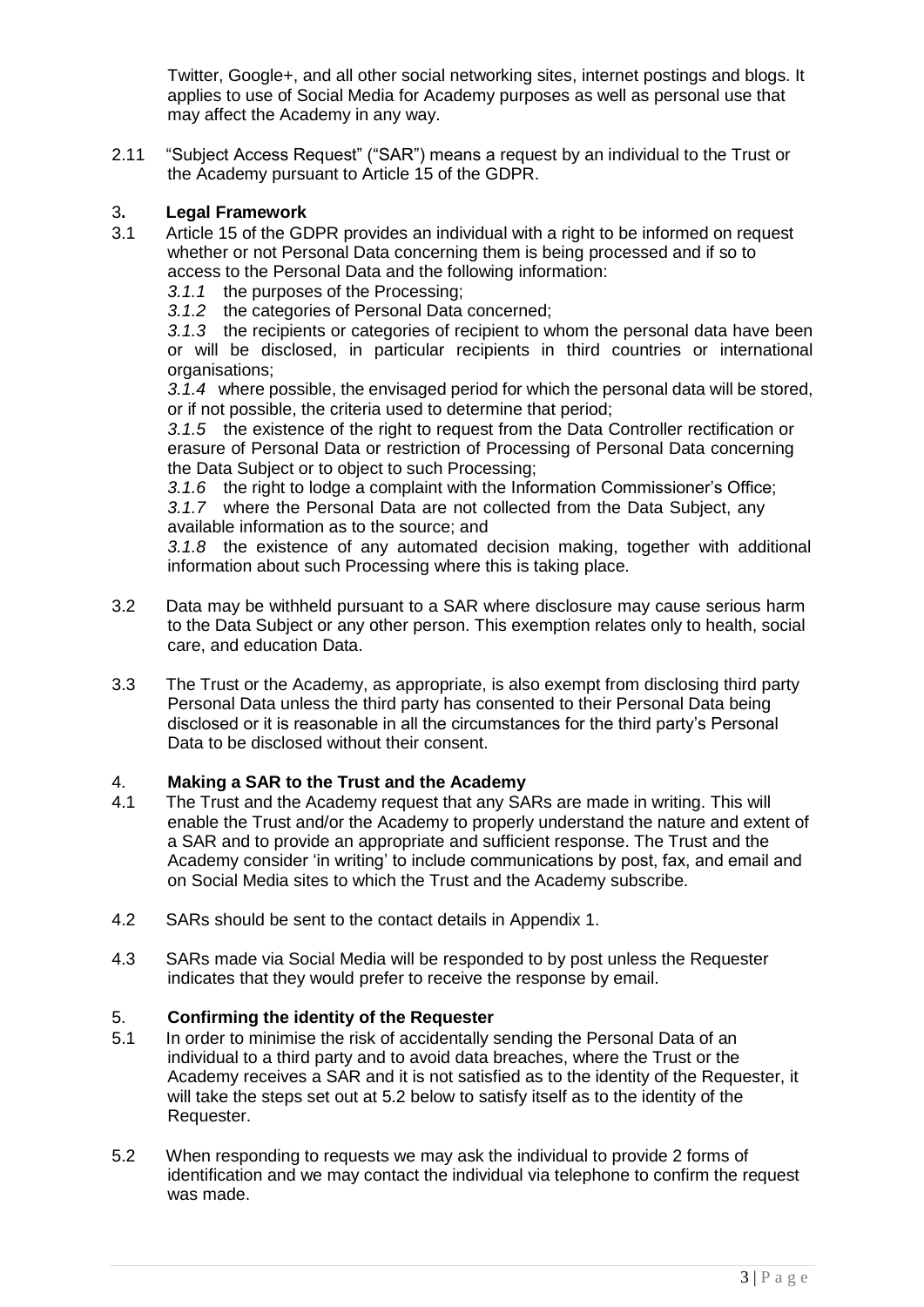5.3 If the Trust or the Academy, as appropriate, is not satisfied as to the identity of the Requester then the SAR will not be complied with, so as to avoid the potential for an inadvertent disclosure of Personal Data resulting in a data breach.

#### 6. **Sharing Information with Third Parties**

- 6.1 Data subjects can ask that you share their personal data with another person such as an appointed representative (in such cases you should request written authorisation signed by the data subject confirming which of their personal data they would like you to share with the other person).
- 6.2 Equally if a request is made by a person seeking the personal data of a data subject, and which purports to be made on behalf of that data subject, then a response must not be provided unless and until written authorisation has been provided by the data subject. The Trust should not approach the data subject directly but should inform the requester that it cannot respond without the written authorisation of the data subject.
- 6.3 If the Trust is in any doubt or has any concerns as to providing the personal data of the data subject to the third party, then it should provide the information requested directly to the data subject. It is then a matter for the data subject to decide whether to share this information with any third party.
- 6.4 Personal data belongs to the data subject, and in the case of the personal data of a child regardless of their age the rights in relation to that personal data are theirs and not those of their parents. Parents, in most cases, do not have automatic rights to the personal data of their child.
- 6.5 However there are circumstances where a parent can request the personal data of their child without requiring the consent of the child. This will depend on the maturity of the child and whether the Trust is confident that the child can understand their rights. Generally where a child is under 12 years of age they are deemed not to be sufficiently mature as to understand their rights of access and a parent can request access to their personal data on their behalf.
- 6.6 In all cases the Trust will consider the particular circumstances of the case, and the above are guidelines only.

## 7. **SARs made by third parties**

- 7.1 Data subjects can ask that the Trust share their personal data with another person such as an appointed representative (in such cases the Trust will request written authorisation signed by the data subject confirming which of their personal data they would like the Trust to share with the other person).
- 7.2 Equally if a request is made by a person seeking the personal data of a data subject, and which purports to be made on behalf of that data subject, then a response will not be provided unless and until written authorisation has been provided by the data subject. The Trust will not approach the data subject directly but will inform the requester that it cannot respond without the written authorisation of the data subject.
- 7.3 If the Trust is in any doubt or has any concerns as to providing the personal data of the data subject to the third party, then it will provide the information requested directly to the data subject. It is then a matter for the data subject to decide whether to share this information with any third party.
- 7.4 In all cases the Trust will consider the particular circumstances of the case, and the above are guidelines only.

#### 8. **Clarification of the Request**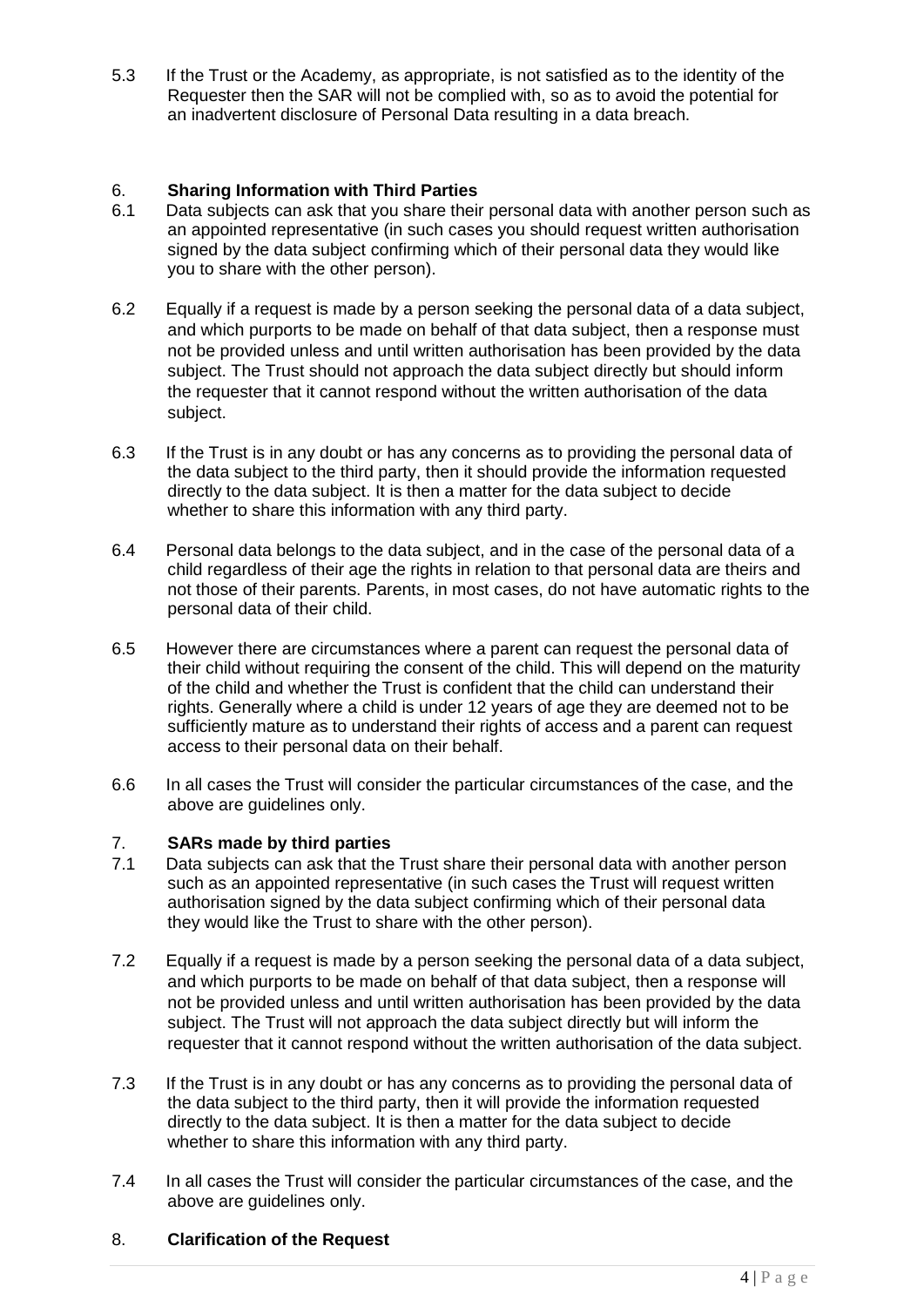- 8.1 Where it is unclear what Data is being sought by way of the SAR, the Academy will contact the Requester to provide further clarification as to the information being requested.
- 8.2 In clarifying the request, the Trust or the Academy, as appropriate, will contact the Requester by telephone, writing or email and ask for additional information to assist in determining whether any Data is being held and, if so, locating where that Data is being held.

#### 9. **Fees**

- 9.1 The Trust or the Academy, as appropriate, will usually deal with a SAR free of charge.
- 9.2 Where the request is considered to be manifestly unfounded or excessive a fee may be requested. Alternatively the Trust or the Academy, as appropriate, may refuse to respond to the request. If a request is considered to be manifestly unfounded or unreasonable the Trust or the Academy, as appropriate, will inform the requester why this is considered to be the case.

#### 10. **Time Limits**

- 10.1 The Trust or the Academy, as appropriate, will respond to a SAR promptly and in any event no later than one calendar month from the date of the request, or receipt of appropriate identification or clarification of a request where appropriate.
- 10.2 Where it is not possible to respond within one calendar month, the Trust or the Academy will contact the Requester in writing to advise that it will not be possible to respond fully within the one calendar month time scale and provide a new timescale for responding to the SAR.
- 10.3 In relation to complex requests the response period may be extended by two calendar months. What constitutes a complex request will depend on the particular nature of the request. Where a request is considered to be sufficiently complex as to require an extension of the period for response, the Requester will be notified within one calendar month of receiving the request, together with reasons as to why this is considered necessary.

#### 11. **Responding to a SAR**

- 11.1 In responding to a SAR, the Trust or the Academy, as appropriate, will search the following databases for the Data of the Data Subject: (a) Manual and other paper records held by the Trust or the Academy. (b) Electronic records including databases and emails including the inbox, outbox, subfolders and deleted items.
- 11.2 The Trust or the Academy, as appropriate, will consider whether any of the Data held is subject to any of the exemptions set out in the Data Protection Legislation or whether the Data requested should otherwise be withheld.
- 11.3 In so far as the Trust or the Academy, as appropriate, is able to disclose then the Requester will be provided with the information set out at paragraph 3.1 above.
- 11.4 In responding to a SAR, the Trust or the Academy, as appropriate, will, in so far as is reasonable provide the information in the format required by the Requester and will take reasonable steps to ensure the information can be understood by the average person.
- 11.5 If the Trust or the Academy, as appropriate, does not hold any Data of the Requester, it will respond to the SAR to this effect.
- 11.6 In responding to a SAR, the Trust or the Academy, as appropriate, will only provide third party Personal Data in accordance with paragraph 14 of this policy.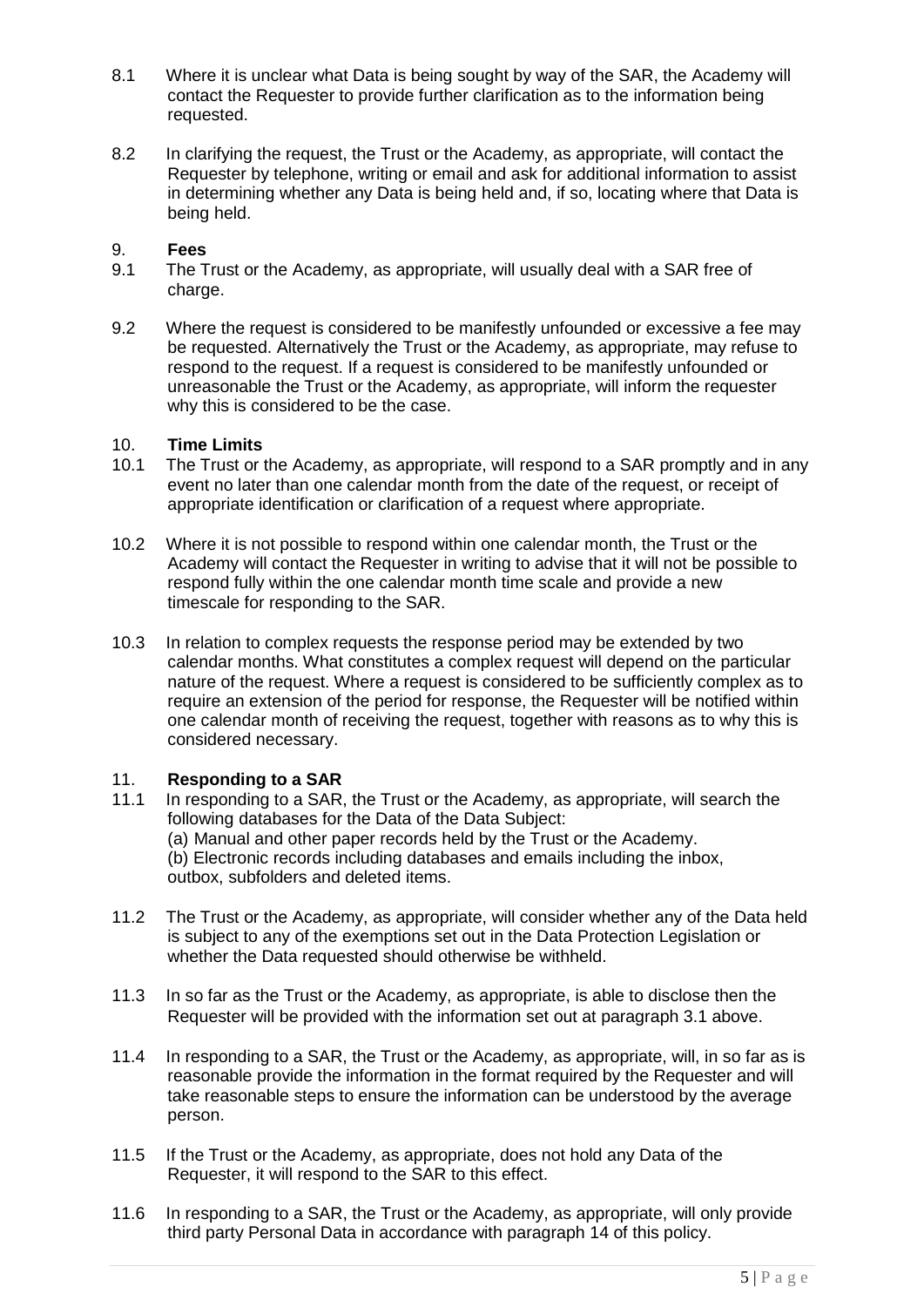- 11.7 Where any of the exemptions in the Data Protection Legislation apply in relation to Data held by the Trust or the Academy, as appropriate, it will not disclose that Data to the Requester.
- 11.8 If Personal Data is withheld pursuant to an exemption then where appropriate the Requester will be informed in writing that Data has been withheld due to the application of an exemption, set out the nature of the exemption and give reasons as to why the Academy considers that that exemption applies.
- 11.9 Where the Trust or the Academy, as appropriate, receives a SAR and some Data is exempt from disclosure and others not, where practicable the Trust or Academy, as appropriate, will redact the information which is exempt from disclosure and provide the remainder to the Requester.
- 11.10 If it is not possible for the exempt information to be redacted then, where possible, the unreacted information will be extracted and forwarded to the Requester.
- 11.11 Where the Trust or the Academy, as appropriate, cannot provide the Data requested in a permanent format, necessary arrangements will be made for the Requester to inspect the Data being processed.
- 11.12 We will not disclose information if it:
	- Might cause serious harm to the physical or mental health of the pupil or another individual
	- Would reveal that the child is at risk of abuse, where the disclosure of that information would not be in the child's best interests
	- Is contained in adoption or parental order records
	- Is given to a court in proceedings concerning the child

#### 12. **Third Party Information**

- 12.1 Where the Trust or the Academy, as appropriate, receives a SAR and the Data of the Requester contains the Personal Data of a third party, the Trust or the Academy, as appropriate, will not disclose the third party's Personal Data unless the third party consents to the disclosure or it is reasonable in all the circumstances to disclose the Personal Data of third party without their consent.
- 12.2 In determining whether it is reasonable in all the circumstances to disclose third party Personal Data in responding to a SAR, the Trust or the Academy, as appropriate, will consider the following:
	- a. Any duty of confidentiality owed by the Trust or the Academy, as appropriate, to the third party.
	- b. The steps taken in trying to obtain the consent of the third party.
	- c. Whether the third party is capable of providing consent for their Personal Data to be released.
	- d. Any express refusal of the third party to not disclose their Personal Data.
	- e. Whether any of the third-party Personal Data is already known by the Requester.
	- f. The circumstances which gave rise to the request.

# 13. **Disproportionate Effort**

- 13.1 The Trust or the Academy, as appropriate, may decide not to provide Data pursuant to a SAR if to do so would involve a disproportionate effort.
- 13.2 In determining whether responding to a SAR will involve disproportionate effort, the Trust or the Academy, as appropriate, will consider the time, costs and any technical expertise required to respond to the SAR.
- 13.3 Where responding to the SAR will involve a disproportionate effort, the Trust or the Academy will consider refusing to deal with the request unless the Requester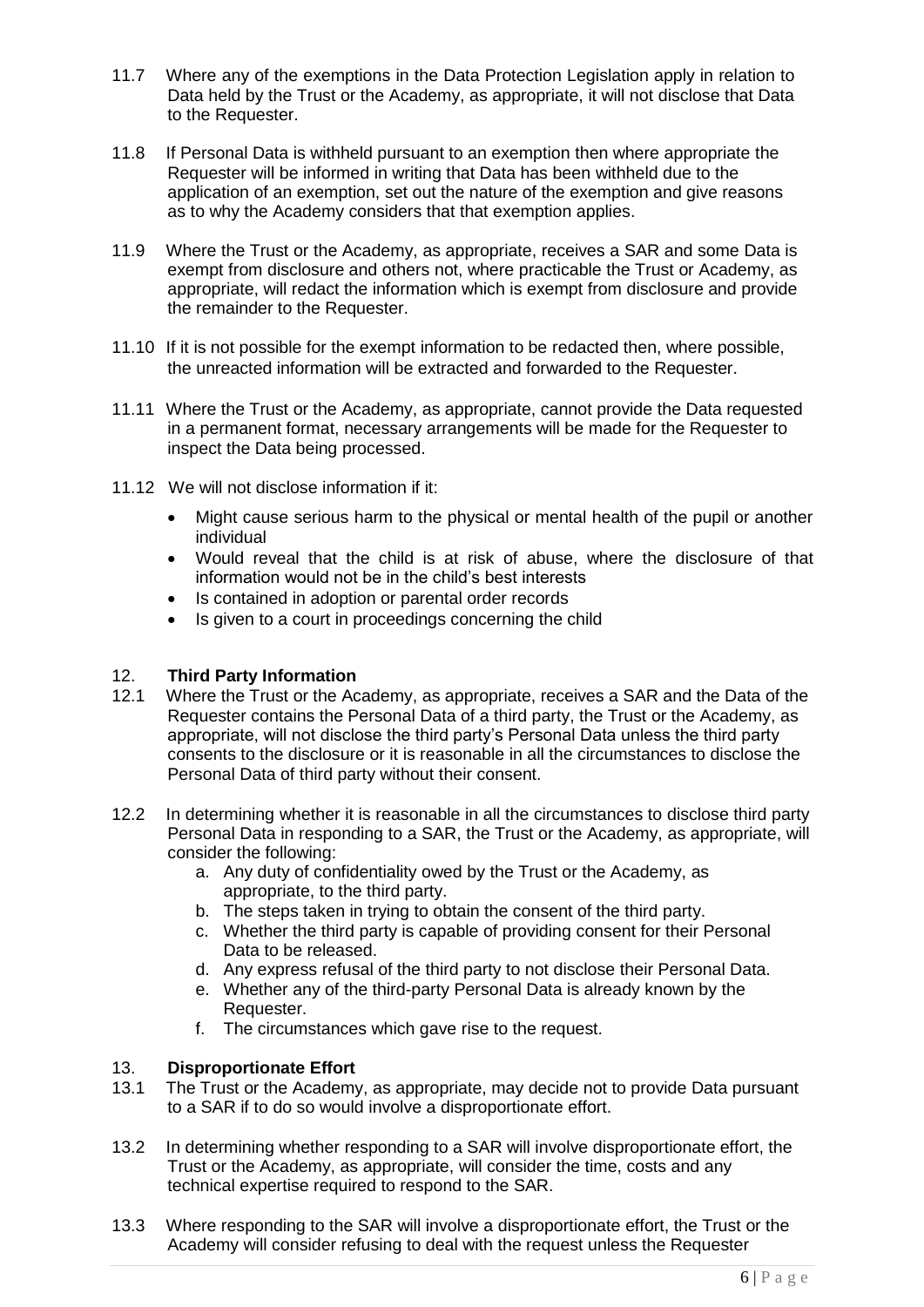amends his request, for example by providing search terms in order to narrow the scope of that request.

#### 14. **Repeated Requests**

- 14.1 The Trust or the Academy, as appropriate, cannot limit the number of SARs which can be made by an individual, however where there has been no reasonable interval between a previous request and the new request the Trust or the Academy, as appropriate, may refuse to respond to the Requester.
- 14.2 In determining whether a request has been made at a reasonable interval, the Trust or the Academy, as appropriate, will consider the following:
	- a. Whether any new Data about the Data Subject has been Processed by the Trust or the Academy and how often any Data being Processed is altered.
	- b. The nature of the Data being requested, including the Data's sensitivity.
	- c. Whether any processing is likely to cause harm to the Requester in Processing the Data.
- 14.3 If the Trust or the Academy, as appropriate, does not intend to deal with the request on grounds that a reasonable interval has not passed since the previous request, it will inform the Requester of this in writing within the time limit set out in paragraph 11 above.
- 14.4 Where additional copies are requested of information then the Trust or the Academy, as appropriate, may charge a reasonable fee based on administrative costs.
- 14.5 If the request is unfounded or excessive, we may refuse to act on it, or charge a reasonable fee which takes into account administrative costs. A request will be deemed to be unfounded or excessive if it is repetitive, or asks for further copies of the same information. When we refuse a request, we will tell the individual why, and tell them they have the right to complain to the ICO.

#### 15. **Complaints**

- 15.1 If a Requester is unhappy with the way the Trust or the Academy has handled their request they should contact Mrs Tracey Howard (thoward@aquilatrust.co.uk)
- 15.2 If on a review the Requester is still unhappy with the way their SAR has been dealt with, they can contact the Information Commissioner by telephone on 0303 123 1113 or by writing to: Information Commissioner's Office Wycliffe House

Water Lane Wilmslow **Cheshire** SK9 5AF

#### 16. **Monitoring and Review**

16.1 This policy will be reviewed by the Data Protection Officer in the Trust or the Academy every 4 years or earlier if required and may be subject to change.

#### 17. **Other data protection rights of the individual**

In addition to the right to make a subject access request and to receive information when we are collecting their data about how we use and process it, individuals also have the right to:

- Withdraw their consent to processing at any time
- Ask us to rectify, erase or restrict processing of their personal data, or object to the processing of it (in certain circumstances)
- Prevent use of their personal data for direct marketing
- Challenge processing which has been justified on the basis of public interest
- Request a copy of agreements under which their personal data is transferred outside of the European Economic Area